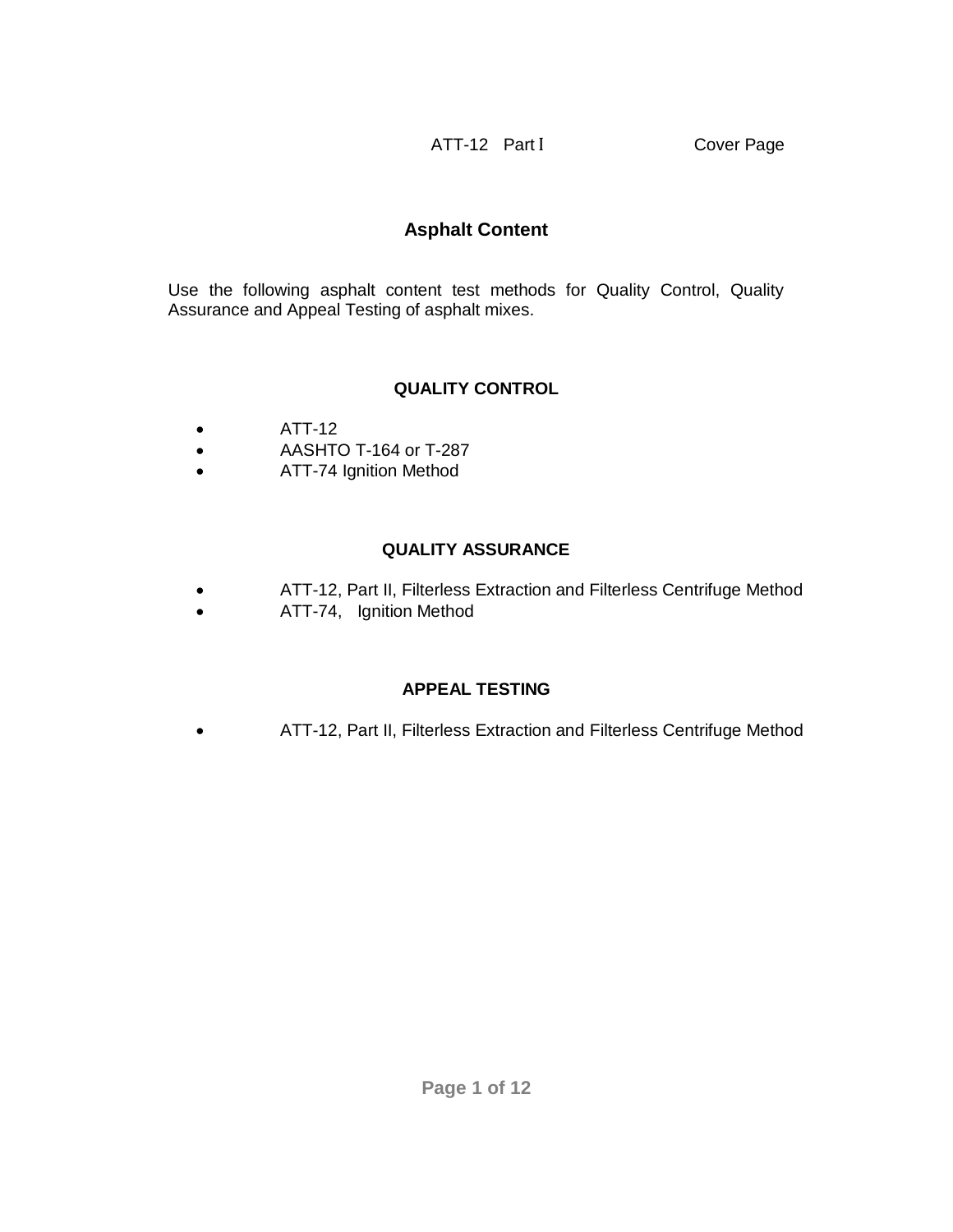This page intentionally left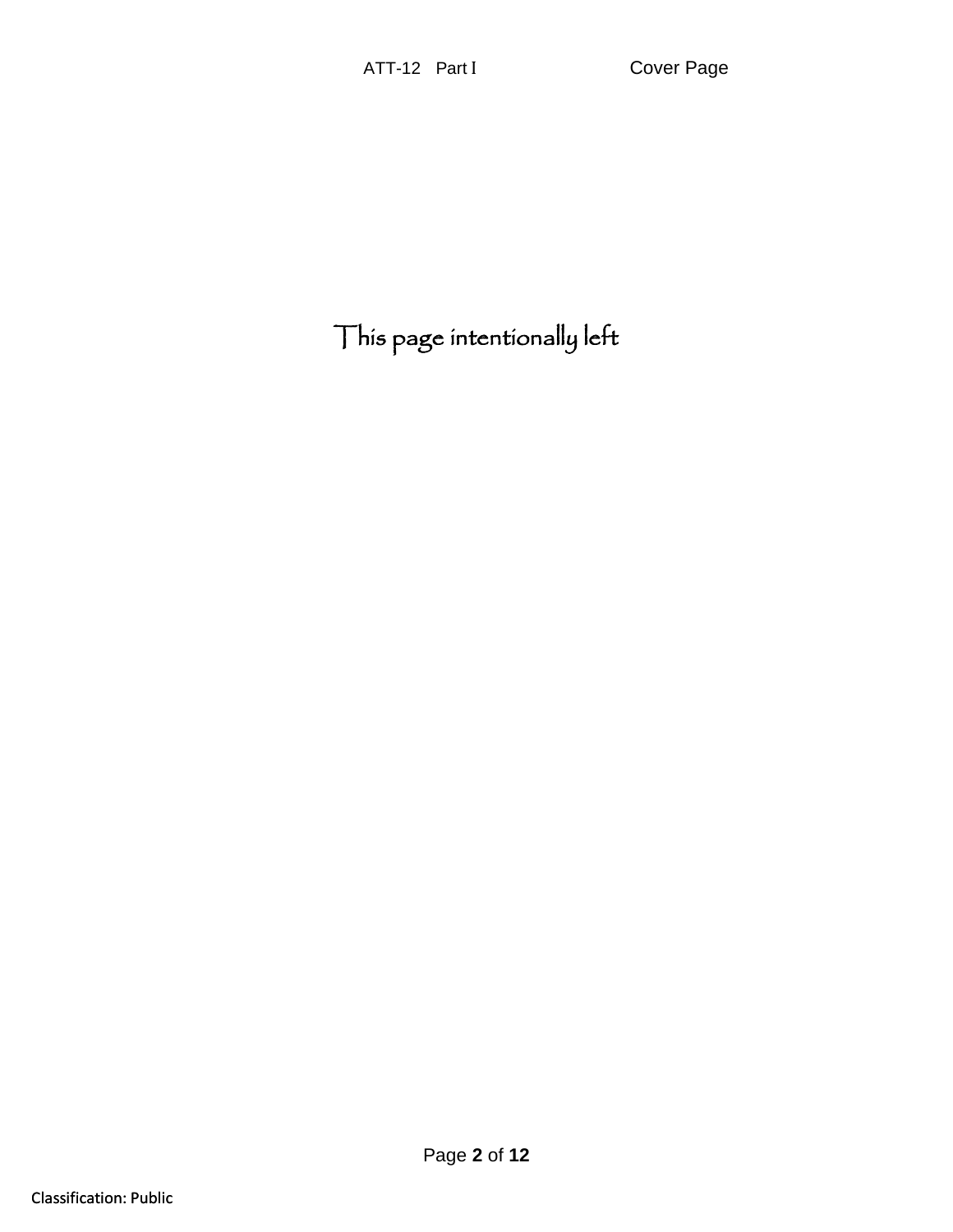### **ATT-12/22, EXTRACTION Part I, Reflux**

### **1.0 SCOPE**

This method covers the procedures for determining the asphalt content of asphalt concrete cores, formed specimens, or loose mix samples using the reflux extraction apparatus and filters.

### **2.0 EQUIPMENT**

Extraction Apparatus 25 000 µm Minus Sieve Analysis Equipment, as per ATT-26, Section 2.0

Electronic Balance - capable of reading to 0.1 g and having an accuracy of at least 0.01% of the sample mass, e.g. for a 2000 g sample weight, the balance must be accurate to 0.2 g. The balance must be operated and calibrated as per manufacturer's recommendations.

| drying pans              | spoon (stainless steel, 12" long) | metal pail     |
|--------------------------|-----------------------------------|----------------|
| grocer scoop, large      | large mixing pan                  | thermal gloves |
| detergent                | plastic wash bottle               | putty knife    |
| respirators              | extraction solvent                | eye protection |
| solvent resistant gloves | grocer scoops (1-large & 1 small) |                |

Data Sheet: Mix Moisture Content, Extraction and Sieve Analysis, MAT 6-44

#### **3.0 PROCEDURE**

#### **3.1 Asphalt Concrete Mix Sample**

- 1. Assemble the equipment as directed in the applicable manufacturers' equipment manual.
- 2. Before sampling the mix, fold 6 (or 8, depending on sample size) filter papers using either Method A or B as shown in Figure 1. When folding and creasing the filter papers, ensure that the paper is not torn.

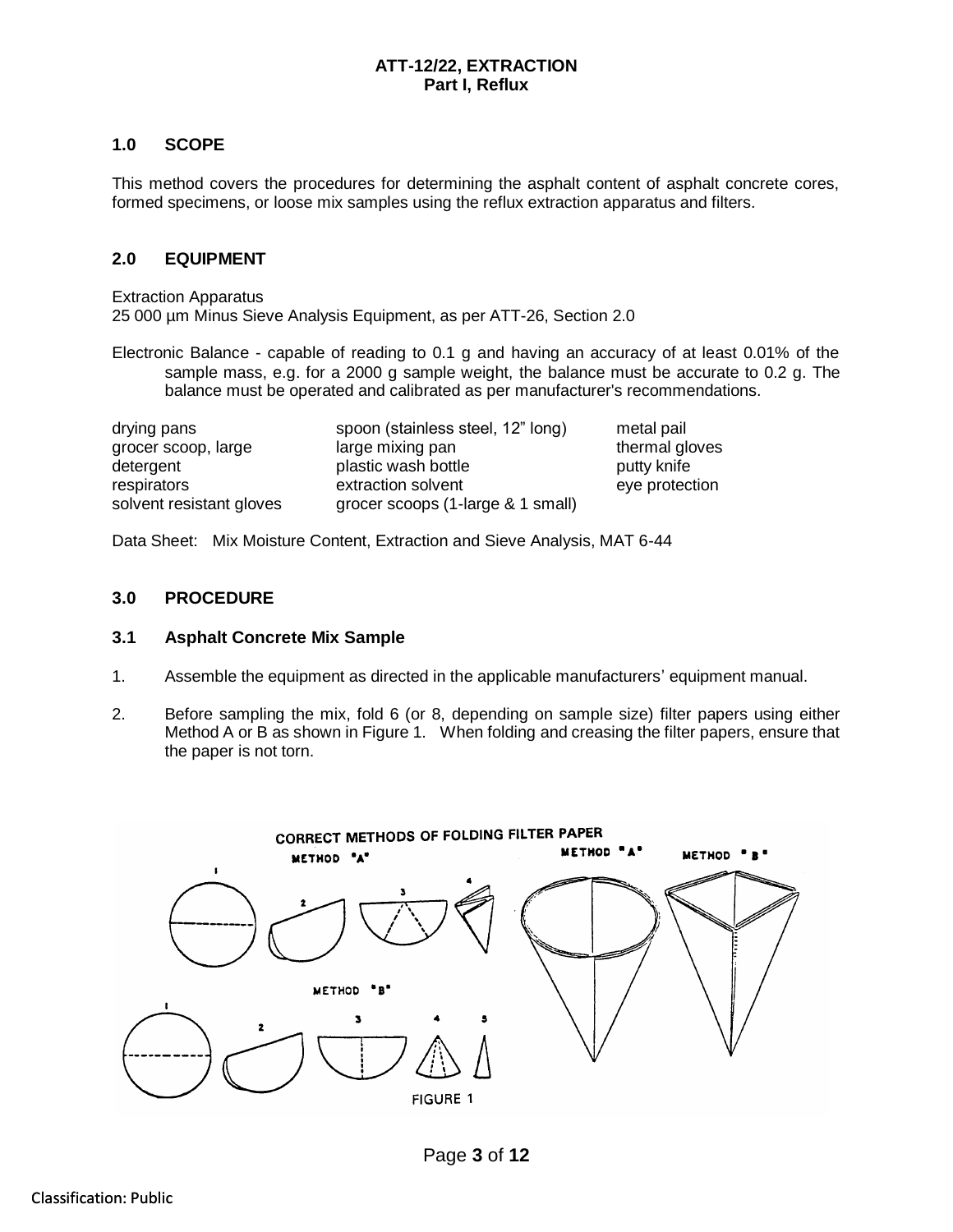- 3. Label a clean drying pan and the assembled paper filters.
- 4. Set the paper filters in the pan and oven dry them to a constant dry weight.
- 5. Record in line "I" the pan number and the "Wt. of Tare Pan + Filters". The same pan is used to complete the test (as per Section 3.1.3, Step 12).
- 6. Obtain one pail of representative mix (3/4 full), as directed in ATT-37, SAMPLING MIXES.
- 7. Dump the mix in a large heated mixing pan and use the heated large grocer scoop to thoroughly mix it.
- 8. Perform a visual inspection on the mix as directed in ATT-51, VISUAL INSPECTION, Asphalt Concrete Paving Mixtures. Enter pertinent information in the "Sample Appearance" section of the data sheet, as shown in Figure 2.

### **3.1.1 Moisture Content Sample**

- 1. Label and tare a drying pan to the nearest 0.1 grams. Record the weight and number of the pan in line "D", as shown in Figure 2.
- 2. Use a heated grocer scoop to place at least 1 000 grams of mix into the tared pan. Ensure the mix is level and evenly distributed over the bottom of the pan.

If the moisture sample will be used for the extraction test, ensure the mix sample is at least 2 000 grams.

- **NOTE:** To obtain a true moisture content, **all of the moisture** must be driven off the mix. If the sample is too large, some moisture may be trapped in the mix. If the sample is too small, the moisture loss may be too small to measure, or the moisture sample may not be representative.
- 3. While the scoop is still hot, use the putty knife to clean off any mix adhering to the scoop.
- 4. Weigh the pan and mix to the nearest 0.1 g and record as "Wt. of Moist Sample + Pan" on line "A".
- 5. Place the drying pan with the mix in the oven set at  $130^{\circ}C \pm 5^{\circ}C$  and record the time the sample was placed in the oven.
- 6. Dry the moisture sample to a constant weight. Verify it as follows:
	- a) Oven dry the mix sample for at least four hours, then weigh.<br>b) Replace the sample in the oven for approximately 1 hour and
	- Replace the sample in the oven for approximately 1 hour and weigh.
	- c) Repeat step (b) until two consecutive weights are the same.
- 7. Record the time the sample was last removed from the oven and calculate the drying time.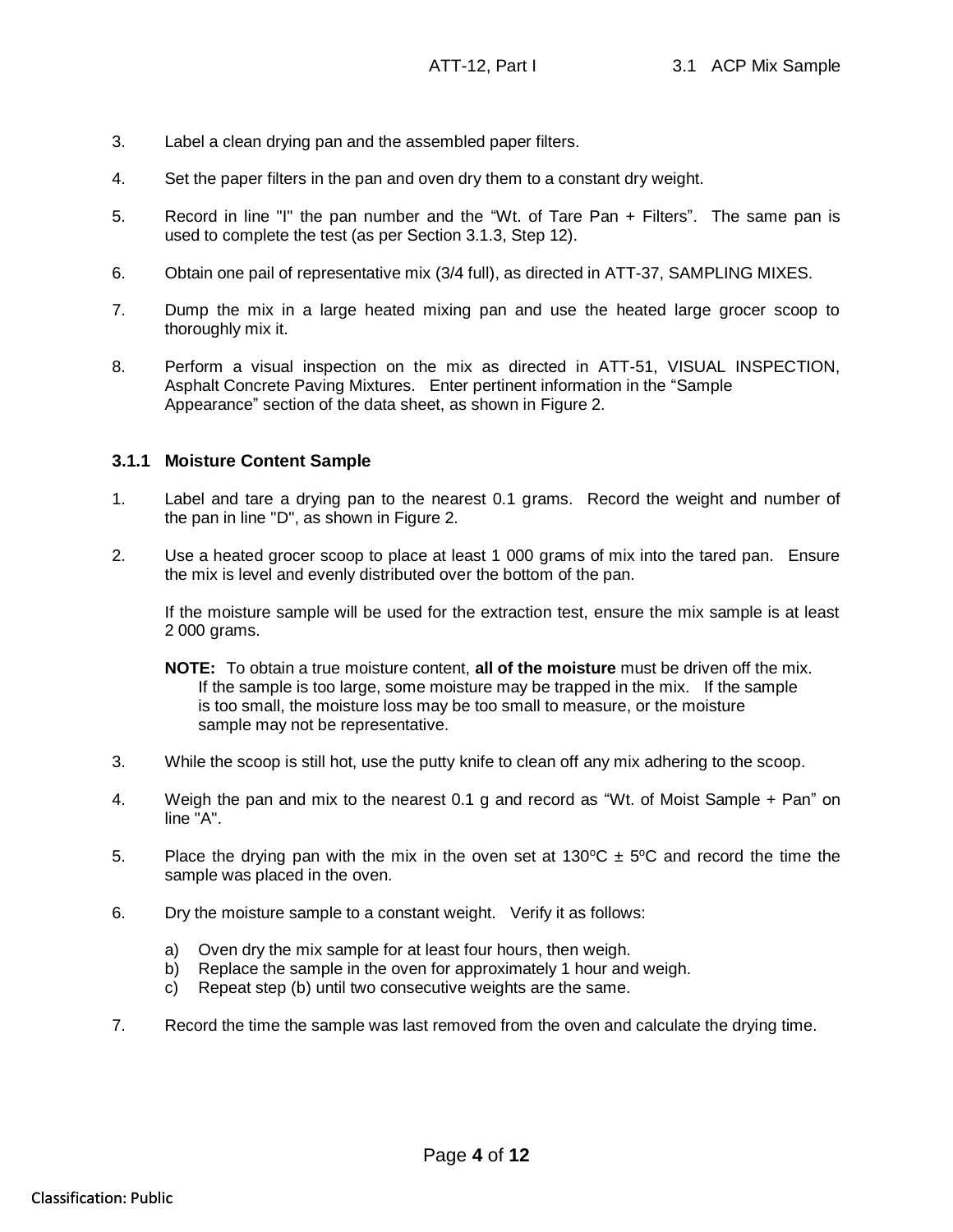| berta<br>Transportation                            |                                           | <b>ASPHALT EXTRACTION</b>                          |                                     |                                           |                                                  |                        |                                                      |  |
|----------------------------------------------------|-------------------------------------------|----------------------------------------------------|-------------------------------------|-------------------------------------------|--------------------------------------------------|------------------------|------------------------------------------------------|--|
| MAT 6-44/13                                        |                                           | <b>FILTER METHOD</b><br>(see ATT-12 PART $\vert$ ) |                                     |                                           |                                                  |                        |                                                      |  |
| <b>CONTRACT NO.:</b>                               | 12345                                     |                                                    | <b>MIX TYPE:</b>                    |                                           | <b>DES. 1</b><br><b>CLASS</b>                    |                        | 16                                                   |  |
|                                                    | <b>PROJECT NO.:</b><br>Hwy 22:14          |                                                    | <b>TECHNOLOGIST:</b>                |                                           | <b>B.</b> Good                                   |                        |                                                      |  |
|                                                    | <b>DATE SAMPLED:</b><br>30-Apr-2013       |                                                    | LOT :                               |                                           | 1                                                | <b>SEGMENT:</b>        | 3                                                    |  |
| <b>SAMPLE TYPE</b><br>FRESH A SPHALT CEMENT MIX    | M                                         |                                                    | <b>SAMPLE APPEARANCE</b>            |                                           |                                                  |                        |                                                      |  |
| <b>CORED SPECIMEN</b>                              |                                           | <b>ASPHALT CONTENT</b>                             |                                     | <b>GRADATION</b>                          |                                                  | <b>ASPHALT COATING</b> |                                                      |  |
| MARSHALL SPECIMEN                                  | <b>RICH</b>                               | - 1                                                | COARSE                              | $\Box$                                    |                                                  |                        | $\overline{\phantom{0}}$<br><b>WELL COATED ROCKS</b> |  |
| EMULSIFIED ASPHALT MIX                             | <b>NORMAL</b>                             | ☑                                                  | <b>NORMAL</b>                       | ☑                                         |                                                  | SOME UNCOATED ROCKS    | ☑                                                    |  |
| <b>CUTBACK ASPHALT MIX</b>                         | LEAN                                      |                                                    | <b>FINE</b>                         |                                           |                                                  | POORLY COATED ROCKS    |                                                      |  |
| <b>MOISTURE CONTENT</b>                            |                                           | <b>SIEVE ANALYSIS</b>                              |                                     |                                           |                                                  |                        |                                                      |  |
| A WT. OF MOIST SAMPLE + PAN                        |                                           | 2373.2                                             |                                     | (M) WT. OF DRY AGGREGATE                  | 2220.8                                           |                        |                                                      |  |
| <b>B</b> WT. OF DRY SAMPLE + PAN                   |                                           | 2371.1                                             | <b>SIEVE SIZE</b>                   | (R)<br>WT.                                | (S)<br>WT.                                       | % PASSING              | SPECS.                                               |  |
| <b>C</b> WT. OF WATER                              | <b>A - B</b>                              | 2.1                                                |                                     | <b>RETAINED</b>                           | <b>PASSING</b>                                   | 100 (S/M)              | <b>MIN-MAX</b>                                       |  |
| D WT. OF PAN                                       | Pan No. A                                 | 1246.5                                             | 25 000                              | 0.0                                       | 2220.8                                           | 100                    |                                                      |  |
| E WT. OF DRY SAMPLE                                | $B - D$                                   |                                                    | 20 000                              | 0.0                                       | 2220.8                                           | 100                    |                                                      |  |
| <b>F MOISTURE CONTENT</b>                          | 100 x (C / E)                             | 0.19                                               | 16 000                              | 7.4                                       | 2213.4                                           | 100                    | 100                                                  |  |
| TIME SAMPLE PLACED IN OVEN                         |                                           | 13:15                                              | 12 500                              | 220.8                                     | 1992.6                                           | 90                     | 80-92                                                |  |
| TIME SAMPLE TAKEN OUT OF OVEN                      |                                           | 17:45                                              | 10 000                              | 411.4                                     | 1581.2                                           | 71                     | 70-84                                                |  |
| DRYING TIME                                        |                                           | 4:30                                               | 5 000                               | 441.7                                     | 1139.5                                           | 51                     | 50-65                                                |  |
|                                                    |                                           |                                                    | 2 500                               | 0.0                                       |                                                  |                        |                                                      |  |
| <b>ASPHALT CONTENT</b>                             |                                           |                                                    | 1 250                               | 256.0                                     | 883.5                                            | 40                     | 26-45                                                |  |
|                                                    |                                           |                                                    | 630                                 | 325.6                                     | 557.9                                            | 25                     | 18-38                                                |  |
| G WT. OF MOIST MIX + PAN + FILTERS                 |                                           | 3695.9                                             | 315                                 | 202.2                                     | 355.7                                            | 16                     | 12-30                                                |  |
| <b>H</b> WT. OF PAN + FILTERS                      | Pan No. B                                 | 1343.6                                             | 160                                 | 123.5                                     | 232.2                                            | 10                     | $8 - 20$                                             |  |
| I WT. OF MOIST MIX                                 | G - H                                     | 2352.3                                             | 80                                  | 105.8                                     | 126.4                                            | 6                      | 4-10                                                 |  |
| J WT. OF DRY MIX                                   | $(100 \times I) / (100 + F)$ or $(K - H)$ | 2347.9                                             | SIEVE PAN                           | 6.8                                       |                                                  |                        |                                                      |  |
| K WT. OF DRY MIX + PAN + FILTERS                   |                                           |                                                    | TOTAL WEIGHT                        | 2101.2                                    | DRY WASH WT. + PAN                               |                        | 3408.0                                               |  |
| L WT. OF DRY AGG. + PAN + FILTERS                  |                                           | 3564.4                                             | DRY WASH WT.                        | 2106.4                                    | TARE OF PAN                                      |                        | 1301.6                                               |  |
| M WT. OF DRY AGGREGATE<br>L - H or J - H           |                                           | 2220.8                                             | DIFFERENCE                          | 5.2                                       | % DIFFERENCE = (DIFF / DRY WASH WT) $\times$ 100 |                        |                                                      |  |
| N WT. OF ASPHALT<br>$K - L$ or $J - M$             |                                           | 127.1                                              | %DIFFERENCE                         | 0.25<br>$MA$ XIMUM % DIFFERENCE = $0.5\%$ |                                                  |                        |                                                      |  |
| 100 x (N/M)<br><b>O</b> EXTRACTION ASPHALT CONTENT |                                           | 5.72                                               |                                     |                                           |                                                  |                        |                                                      |  |
| P EXTRACTION CORRECTION FACTOR                     |                                           | 0.33                                               | COMMENTS: XXX                       |                                           |                                                  |                        |                                                      |  |
| Q CORRECTED EXTRACTION A SPHALT CONTENT<br>$O + P$ |                                           | 6.05                                               |                                     |                                           |                                                  |                        |                                                      |  |
| TIME EXTRACTION STARTED                            |                                           | 13:20                                              |                                     |                                           |                                                  |                        |                                                      |  |
| TIME EXTRACTION COMPLETED                          |                                           | 17:05                                              |                                     |                                           |                                                  |                        |                                                      |  |
| <b>EXTRACTION TIME</b>                             |                                           | 3:45                                               | <b>ENTER DATA INTO SHADED AREAS</b> |                                           |                                                  |                        |                                                      |  |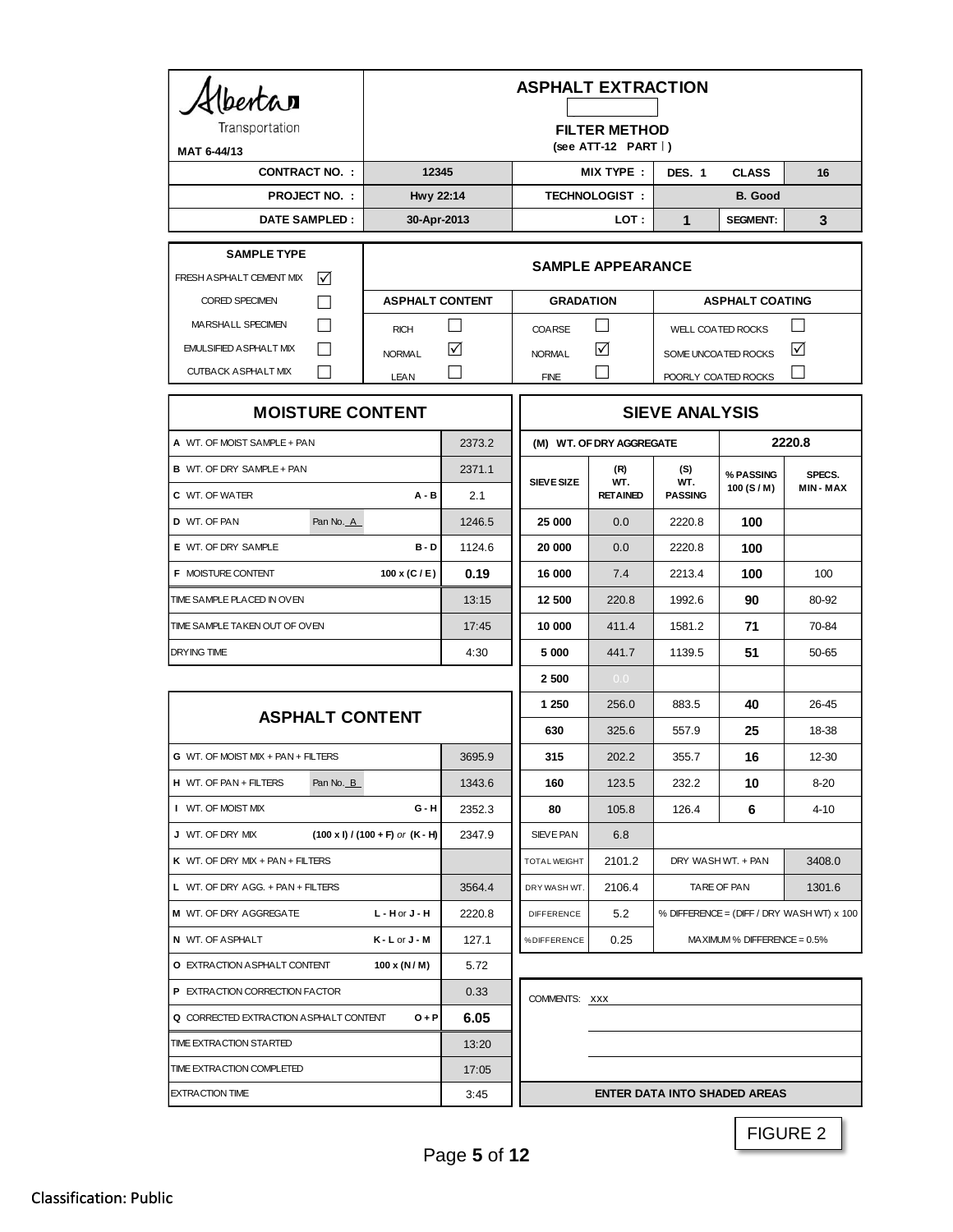- 8. Weigh the hot sample and record as "Wt. of Dry Sample + Pan", on line "B".
- 9. Calculate the "Weight of Water" removed, on line "C", as follows:

10. Determine the oven dry weight of sample (line "E") as follows:

11. Calculate the "Moisture Content", to the nearest 0.01%, on line "F", of the fresh asphalt cement mix using the formula:

Moisture Content (%) = 
$$
\frac{Wt. \text{ of Water (g)}}{Wt. \text{ of Dry Mix (g)}} \times 100
$$

#### **3.1.2 Extraction Sample Preparation**

- 1. Set the filter papers on one side of the tared drying pan and use a clean heated scoop to place at least **2000 g** of mix on the other side of the pan.
- 2. Use the putty knife to clean all the mix off the scoop into the pan.
- 3. Weigh the pan containing the mix and filters and record as "Wt. of Moist Mix + Pan + Filters", on line "G".
- 4. Calculate the "Weight of Moist Mix", on line "I", of the extraction sample as follows:

### *Wt. of Moist Mix (g) = (Wt. of Moist Mix + Pan + Filters) - (Wt. of Pan + Filters)*

- W. of Water (g) = *(Wt.* of Moist Mix + Pan) (Wt. of Dry Mix + Pan) (Wt. of Dry Mix + Pan) (Wt. of Dry Mix (g) = *(Wt. of Dry Mix + Pan)* (Wt. of Pan) (Wt. of Pan) (Wt. of Pan) (Wt. of Pan) (Wt. of Pan) ( 5. Set the 6 or 8 extraction cones in a clean drying pan and place one folded paper filter in each of the cones. The drying pan is used to trap any spilled mix.
	- 6. Set the pan containing the mix adjacent to the pan with the cones.
	- 7. Use the spoon to evenly fill each cone with the extraction sample.
	- 8. Assemble the cones in 3 or 4 battery jars, taking care not to spill any mix.
	- 9. In the fume cabinet, use the labelled wash bottle containing chlorinated extraction solvent to rinse any mix stuck to the spoon into the mix pan.

**NOTE:** Respirators must be worn when performing steps 9 to 11.

- 10. Use the wash bottle to flush the contents of the mix pan into the top cone inside a battery jar.
- 11. Place the condensers on the battery jars and proceed with the Extraction, Section 3.1.3.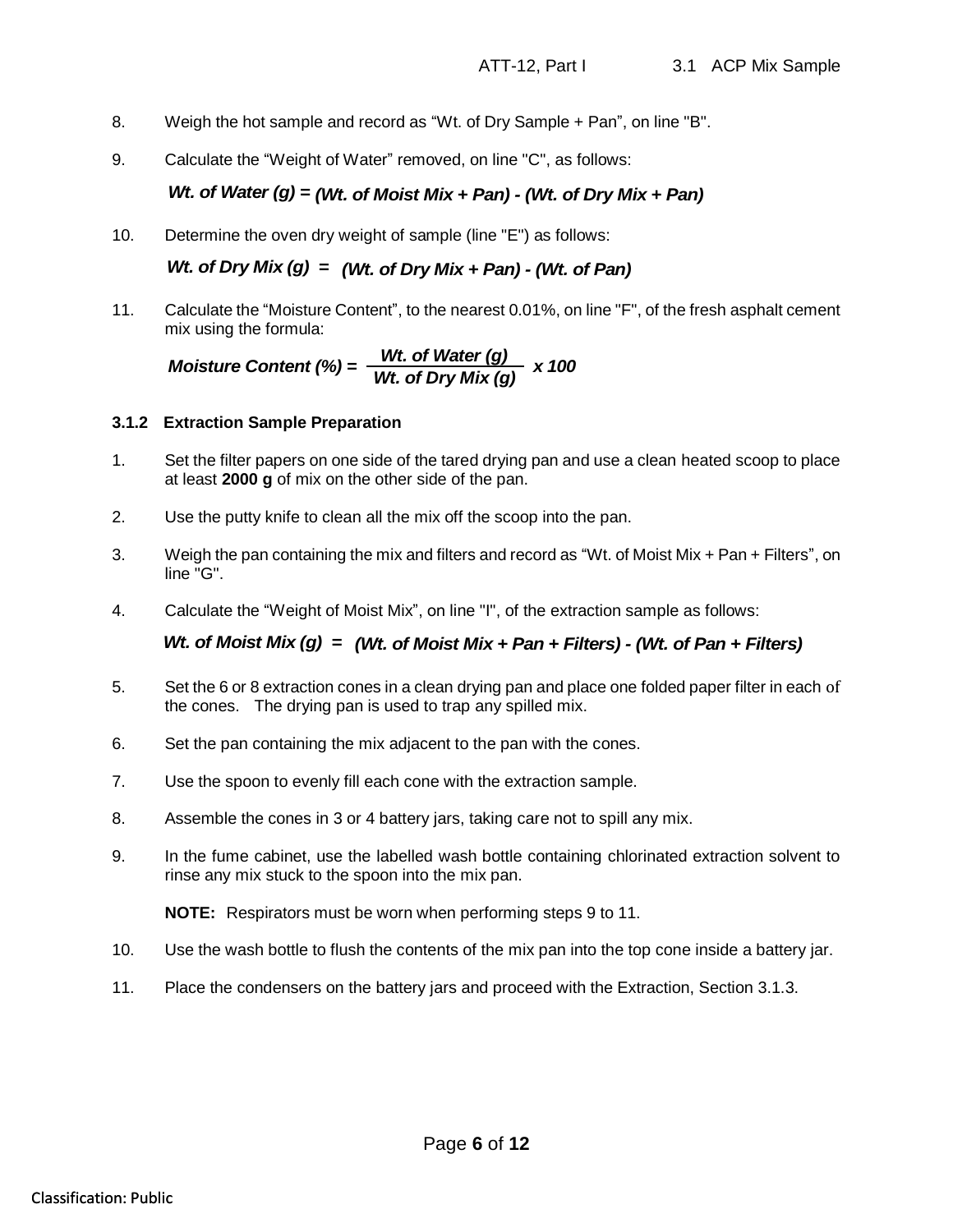### **3.1.3 Extraction**

- 1. Place a wire gauze on each burner, then centre each jar on the burner.
- 2. Make sure the condenser is on the battery jar. Open the water tap so that the flow of water keeps the condensers cool.
- 3. Light the propane burner (or turn on the hot plate). Record the time the extraction was started.
- 4. Keep each burner on low heat until the battery jar and the chlorinated extraction solvent are hot. A rapid change in jar temperature will cause the jar to crack.
- 5. Turn the heat up under each jar until solvent vapors start to condense and drip from condensers.
- 6. Allow the solvent to rise in the cones until the mix is completely immersed.
- 7. Watch the chlorinated extraction solvent levels and set the burners to ensure that the solvent does not flow over the cone. The solvent level in each jar should be maintained at approximately 50 mm.
- 8. Adjust the water flow throughout the test to keep the condensers cool.
- 9. Repeat steps 7 to 8 until the wash from the bottom cones is clear and the aggregate in the bottom cones is clearly visible.
- 10. When the wash and the chlorinated extraction solvent in the bottom cones is clear, turn off the heat, and allow the apparatus to cool with the water running the condenser.
	- **NOTE:** For very dirty aggregates, the flow of solvent from the bottom cones may appear clear even though asphalt is still being extracted. The paper filters become quite dirty towards the end of the test, impeding chlorinated extraction solvent flow from inside the cones. Chlorinated extraction solvent condensing on the outside of the cones and flowing to the bottom, dilutes the slow stream creating an apparent clear stream. For these materials, continue to reflux until the colour of the solvent in the cones appears clear.
- 11. Allow the cones to drain completely.
- 12. Clean the drying pan which was used to weigh the mix and the filter papers, and then place it in the fume cabinet beside the extraction apparatus.
- 13. When boiling has ceased and the cylinder is cool enough to handle, turn off the water to the condenser. Cool the chlorinated extraction solvent to room temperature, then put on the gloves and respirator, and remove the cones from the jar.
- 14. Empty the contents of each cone in the drying pan, including the filter papers.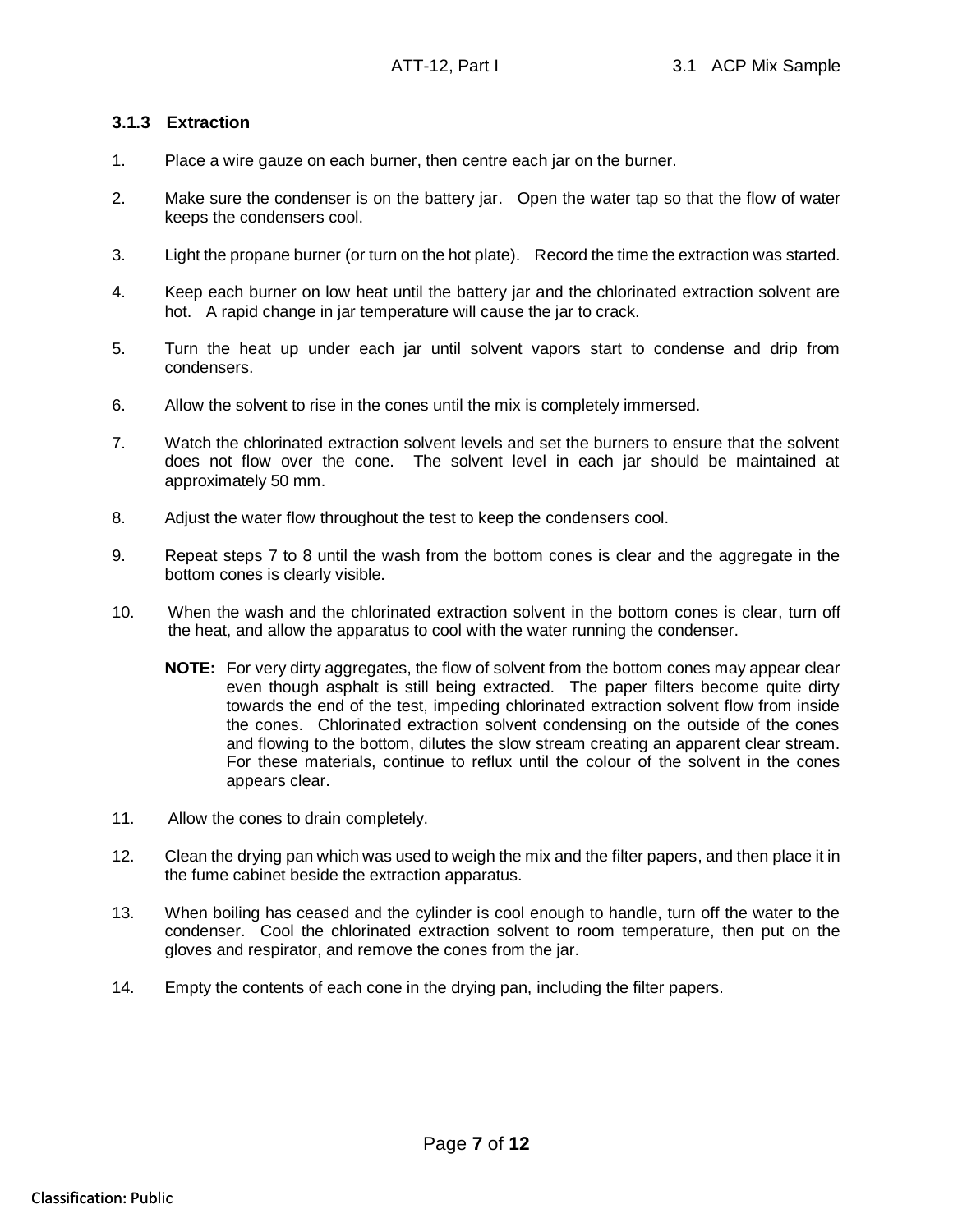- 15. Replace the condensers on the battery jars.
- 16. Record the time the extraction was completed, then calculate the total extraction time.
- 17. Lift the filter papers up slightly, causing the loose aggregate to fall into the pan.
- 18. While still in the fume cabinet, gently stir the aggregate in the drying pan to remove some of the chlorinated extraction solvent.
- 19. Leave the emptied filter papers on top of the aggregate and place the drying pan in the oven set at 130 $\degree$ C  $\pm$  5 $\degree$ C. You can now remove your respirator, and place it back into an airtight container.
- 20. Oven dry the extracted aggregate to a constant weight.
- 21. Weigh the hot aggregate together with the dirty filter papers. Record as "Wt. of Dry Aggregate + Pan + Filters", on line "L".
- 22. Thoroughly brush all the aggregate off the filter papers into the drying pan.

### **3.1.4 Corrected Extraction Asphalt Content**

1. Calculate the "Weight of Dry Mix", on line "J", using the formula:

*Wt.* of Dry Mix (g) = 
$$
\frac{Wt. \text{ of Moist Mix}}{100 + \text{Moisture Content (%)}} \times 100
$$

2. Calculate the "Weight of Dry Aggregate", on line "M", as follows:

*Wt. of Dry Agg (g) = (Wt. of Dry Agg + Pan + Filters) - (Wt. of Pan + Filters)*

3. Determine the "Weight of Asphalt", on line "N", as follows:

### *Wt. of Asphalt (g) = Wt. of Dry Mix - Wt. of Dry Aggregate*

4. Calculate the "Extraction Asphalt Content", to the nearest 0.01%, on line "O", using the formula:

*Extraction Asphalt Content (%) = 
$$
\frac{Wt. \text{ of Asphalt (g)}}{Wt. \text{ of Dry Agg. (g)}} \times 100
$$*

- 5. Enter on line "P" the "Extraction Correction Factor", as determined in ATT-12, Part III.
- 6. Calculate the "Corrected Extraction Asphalt Content", on line "Q", as follows:

### *Extraction Asphalt Content (corrected) =*

### *Extraction Asphalt Content + Extraction Correction Factor*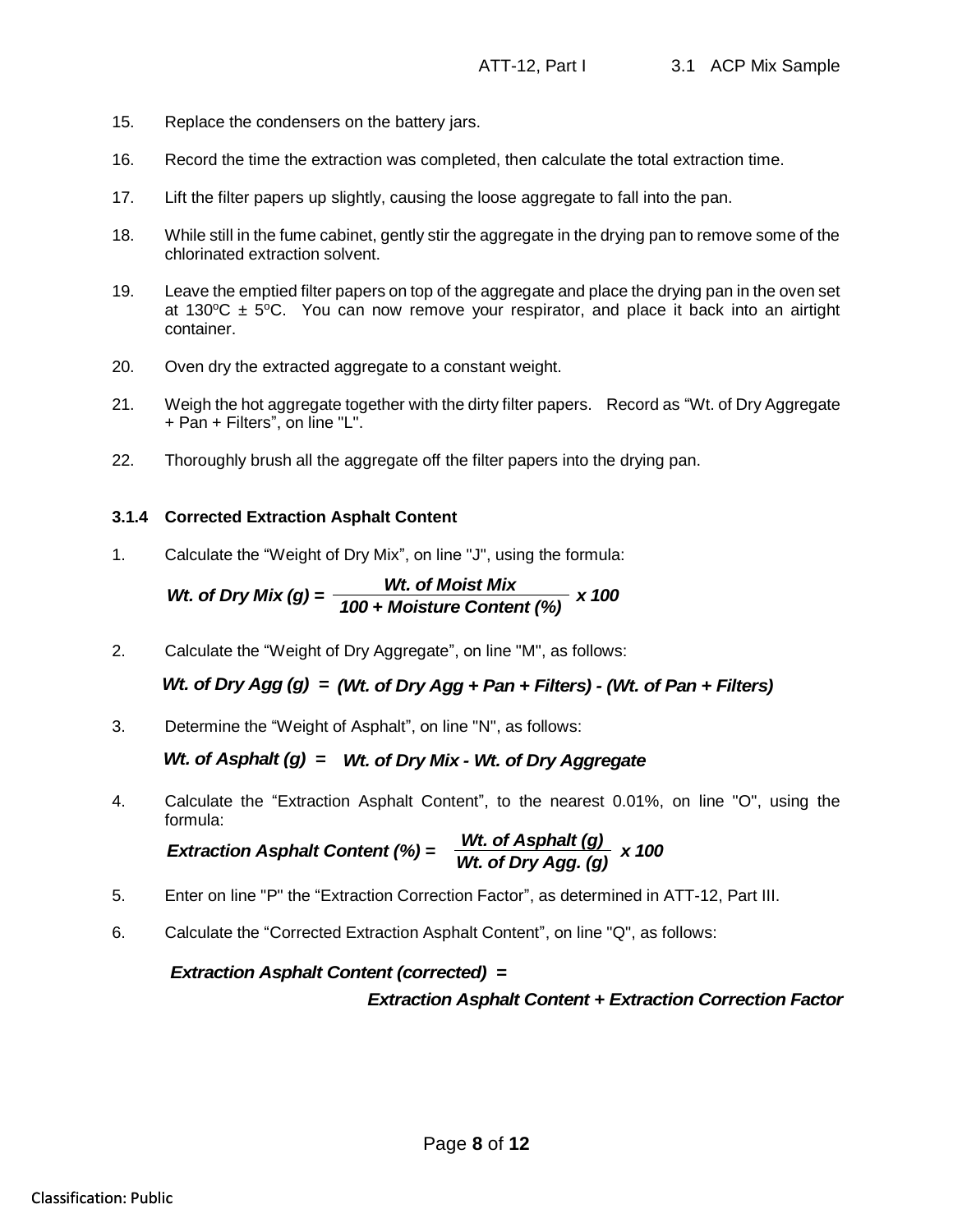### **3.1.5 Wash Sieve Analysis**

Perform a wash sieve analysis on the extracted dry aggregate as directed in ATT-26, Sections 3.1.2 and 3.2.

#### **3.2 Reclaimed Asphalt Pavement or Liquid Asphalt Mixes**

- 1. Assemble the equipment and obtain a mix sample as described in Section 3.1.
- 2. Remove the paper filters from the drying pan and place them in a clean area.
- 3. Use the heated grocer scoop to place at least 2 000 gram of mix into the tared pan. Ensure the mix is level and evenly distributed over the bottom of the pan.
- 4. Use the putty knife to clean off any mix adhering to the scoop into the pan.
- 5. Place the drying pan with the mix in the oven set at  $130^{\circ}C \pm 5^{\circ}C$ , and dry the mix to a constant weight.
	- **NOTE:** If the drying temperature of cutback asphalt mixes exceeds 165<sup>o</sup>C the asphalt will be coked, which will result in extended and incomplete extractions. Avoid hot spots in the oven. The best location for drying these samples is in the upper shelf, away from the sides of the oven.
- 6. When the mix is almost dry, place the filters back in the drying pan, beside the mix. This is to remove any moisture the filters might have picked up while the mix was drying.
- 7. After the sample has reached a constant dry weight, remove the pan from the oven.
- 8. Weigh the hot pan with the mix and filters and record as "Wt. of Dry Mix + Pan + Filters", on line "K", as shown in Figure 3.
- 9. Calculate the "Weight of Dry Mix", on line "J", as follows:

- 10. Complete the preparation for extraction by repeating Steps 5 to 11 of Section 3.1.2.
- 11. Perform the extraction test as directed in Section 3.1.3.
- Wt. of Dry Mix (g) = (Wt. of Dry Mix + Pan + Filters) (Wt. of Pan + Filters)<br>10. Complete the preparation for extraction by repeating Steps 5 to 11 of Section 3.1.2.<br>11. Perform the extraction test as directed in Sectio 12. Calculate the "Corrected Extracted Asphalt Content" as directed in Steps 2 to 6 of Section 3.1.4.
	- 13. Perform a wash sieve analysis on the extracted aggregate as described in ATT-26, Sections 3.1.1 and 3.2.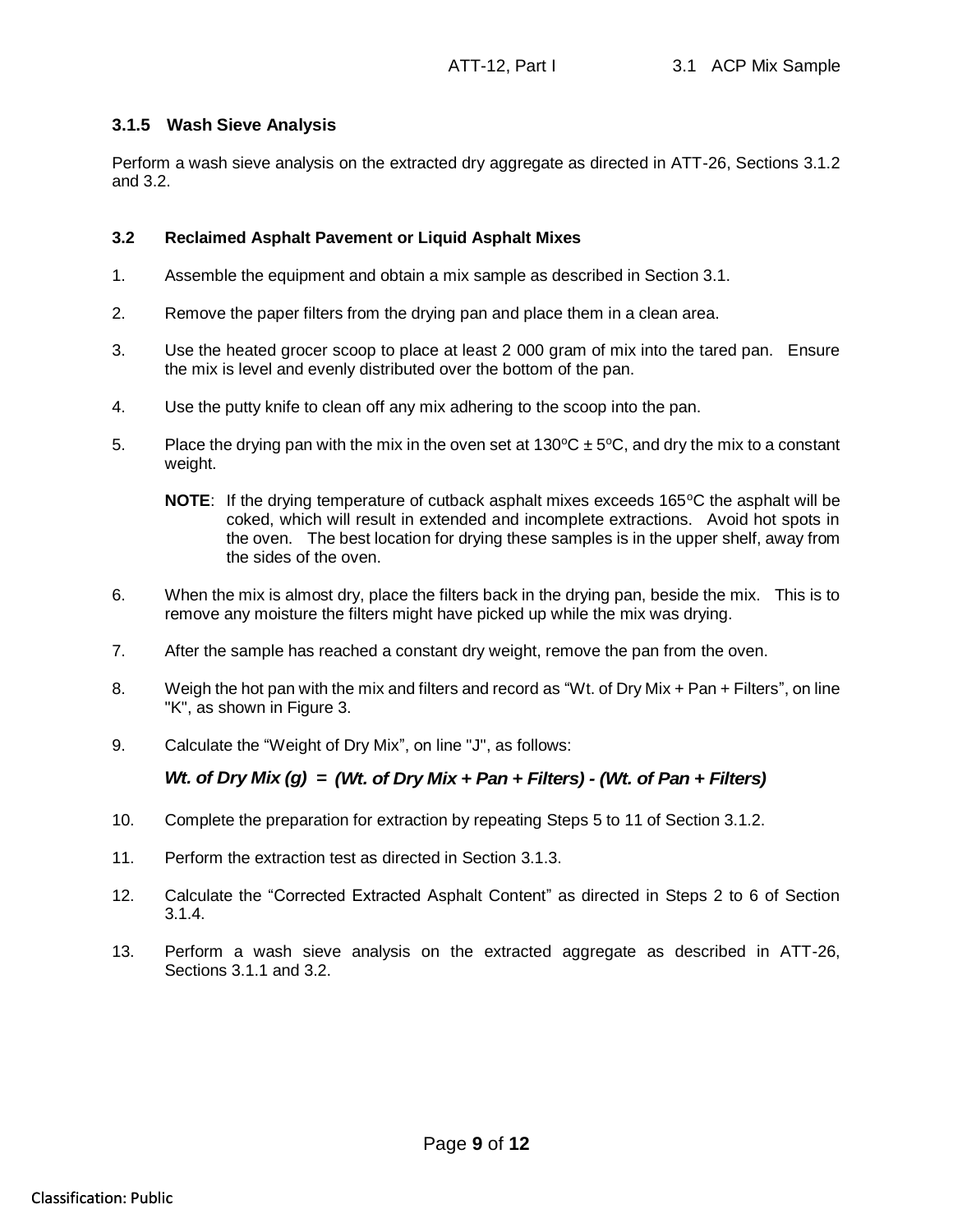| Hbertar<br>Transportation<br>MAT 6-44/13                              | <b>ASPHALT EXTRACTION</b><br><b>FILTER METHOD</b><br>$(see ATT-12 PART$ |               |                       |                               |                              |                                   |                                                  |
|-----------------------------------------------------------------------|-------------------------------------------------------------------------|---------------|-----------------------|-------------------------------|------------------------------|-----------------------------------|--------------------------------------------------|
| <b>CONTRACT NO. :</b>                                                 | 12345                                                                   |               |                       | <b>MIX TYPE:</b>              | <b>DES. 1</b>                | <b>CLASS</b>                      | 16                                               |
| <b>PROJECT NO.:</b>                                                   | Hwy 22:14                                                               |               | <b>TECHNOLOGIST:</b>  |                               | <b>B.</b> Good               |                                   |                                                  |
| <b>DATE SAMPLED:</b>                                                  | 30-Apr-2013                                                             |               |                       | LOT :                         | $\mathbf 1$                  | <b>SEGMENT:</b>                   | 3                                                |
| <b>SAMPLE TYPE</b><br>FRESH A SPHALT CEMENT MIX                       | <b>SAMPLE APPEARANCE</b>                                                |               |                       |                               |                              |                                   |                                                  |
| <b>CORED SPECIMEN</b>                                                 | <b>ASPHALT CONTENT</b>                                                  |               | <b>GRADATION</b>      |                               |                              | <b>ASPHALT COATING</b>            |                                                  |
| MARSHALL SPECIMEN                                                     | <b>RICH</b>                                                             | $\mathcal{L}$ | COARSE                | $\blacksquare$                |                              | <b>WELL COATED ROCKS</b>          |                                                  |
| <b>EMULSIFIED ASPHALT MIX</b>                                         | <b>NORMAL</b>                                                           | ☑             | <b>NORMAL</b>         | ☑                             | SOME UNCOATED ROCKS          |                                   | ☑                                                |
| <b>CUTBACK ASPHALT MIX</b><br>M                                       | LEAN                                                                    |               | <b>FINE</b>           |                               | POORLY COATED ROCKS          |                                   |                                                  |
| <b>MOISTURE CONTENT</b>                                               |                                                                         |               | <b>SIEVE ANALYSIS</b> |                               |                              |                                   |                                                  |
| A WT. OF MOIST SAMPLE + PAN                                           |                                                                         |               |                       | (M) WT. OF DRY AGGREGATE      |                              | 2015.3                            |                                                  |
| <b>B</b> WT. OF DRY SAMPLE + PAN<br><b>C</b> WT. OF WATER             | A - B                                                                   |               | <b>SIEVE SIZE</b>     | (R)<br>WT.<br><b>RETAINED</b> | (S)<br>WT.<br><b>PASSING</b> | % PASSING<br>100 (S/M)            | Des. 1-16<br>SPECS.<br>MIN-MAX                   |
| Pan No. A<br>D WT. OF PAN                                             |                                                                         |               | 25 000                | 0.0                           | 2015.3                       | 100                               |                                                  |
| E WT. OF DRY SAMPLE                                                   | B-D                                                                     |               | 20 000                | 0.0                           | 2015.3                       | 100                               |                                                  |
| <b>F MOISTURE CONTENT</b>                                             | 100 x (C / E)                                                           |               | 16 000                | 4.0                           | 2011.3                       | 100                               | 100                                              |
| TIME SAMPLE PLACED IN OVEN                                            |                                                                         |               | 12 500                | 203.6                         | 1807.7                       | 90                                | 80-92                                            |
| TIME SAMPLE TAKEN OUT OF OVEN                                         |                                                                         |               | 10 000                | 370.8                         | 1436.9                       | 71                                | 70-84                                            |
| DRYING TIME                                                           |                                                                         |               | 5 000                 | 411.1                         | 1025.8                       | 51                                | 50-65                                            |
|                                                                       |                                                                         |               | 2 500                 | 0.0                           |                              |                                   |                                                  |
| <b>ASPHALT CONTENT</b>                                                |                                                                         | 1 250         | 215.6                 | 810.2                         | 40                           | 26-45                             |                                                  |
|                                                                       |                                                                         |               | 630                   | 312.4                         | 497.8                        | 25                                | 18-38                                            |
| G WT. OF MOIST MIX + PAN + FILTERS                                    |                                                                         |               | 315                   | 177.4                         | 320.4                        | 16                                | 12-30                                            |
| H WT. OF PAN + FILTERS<br>Pan No. B                                   |                                                                         | 1343.6        | 160                   | 108.4                         | 212.0                        | 11                                | 8-20                                             |
| I WT. OF MOIST MIX                                                    | G - H                                                                   |               | 80                    | 97.1                          | 114.9                        | 6                                 | 4-10                                             |
| J WT. OF DRY MIX                                                      | $(100 \times I) / (100 + F)$ or $(K - H)$                               | 2087.0        | SIEVE PAN             | 5.7                           |                              |                                   |                                                  |
| K WT. OF DRY MIX + $PAN + FILTERS$                                    |                                                                         | 3430.6        | TOTAL WEIGHT          | 1906.1                        | DRY WASH WT. + PAN           |                                   | 3210.9                                           |
| L WT. OF DRY AGG. + PAN + FILTERS                                     |                                                                         | 3358.9        | DRY WASH WT.          | 1909.3                        |                              | TARE OF PAN                       | 1301.6                                           |
| M WT. OF DRY AGGREGATE                                                | $L - H$ or $J - H$                                                      | 2015.3        | <b>DIFFERENCE</b>     | 3.2                           |                              |                                   | % DIFFERENCE = $(DIFF / DRY WASH WT) \times 100$ |
| N WT. OF ASPHALT                                                      | $K - L$ or $J - M$                                                      | 71.7          | %DIFFERENCE           | 0.17                          |                              | $MA$ XIMUM % DIFFERENCE = $0.5\%$ |                                                  |
| O EXTRACTION ASPHALT CONTENT                                          | $100 \times (N/M)$                                                      | 3.56          |                       |                               |                              |                                   |                                                  |
| P EXTRACTION CORRECTION FACTOR                                        |                                                                         | 0.11          | COMMENTS: XXX         |                               |                              |                                   |                                                  |
| <b>Q CORRECTED EXTRACTION ASPHALT CONTENT</b>                         | $O + P$                                                                 | 3.67          |                       |                               |                              |                                   |                                                  |
| TIME EXTRACTION STARTED                                               |                                                                         | 13:20         |                       |                               |                              |                                   |                                                  |
| TIME EXTRACTION COMPLETED                                             |                                                                         | 16:35         |                       |                               |                              |                                   |                                                  |
| 3:15<br><b>ENTER DATA INTO SHADED AREAS</b><br><b>EXTRACTION TIME</b> |                                                                         |               |                       |                               |                              |                                   |                                                  |
| FIGURE 3                                                              |                                                                         |               |                       |                               |                              |                                   |                                                  |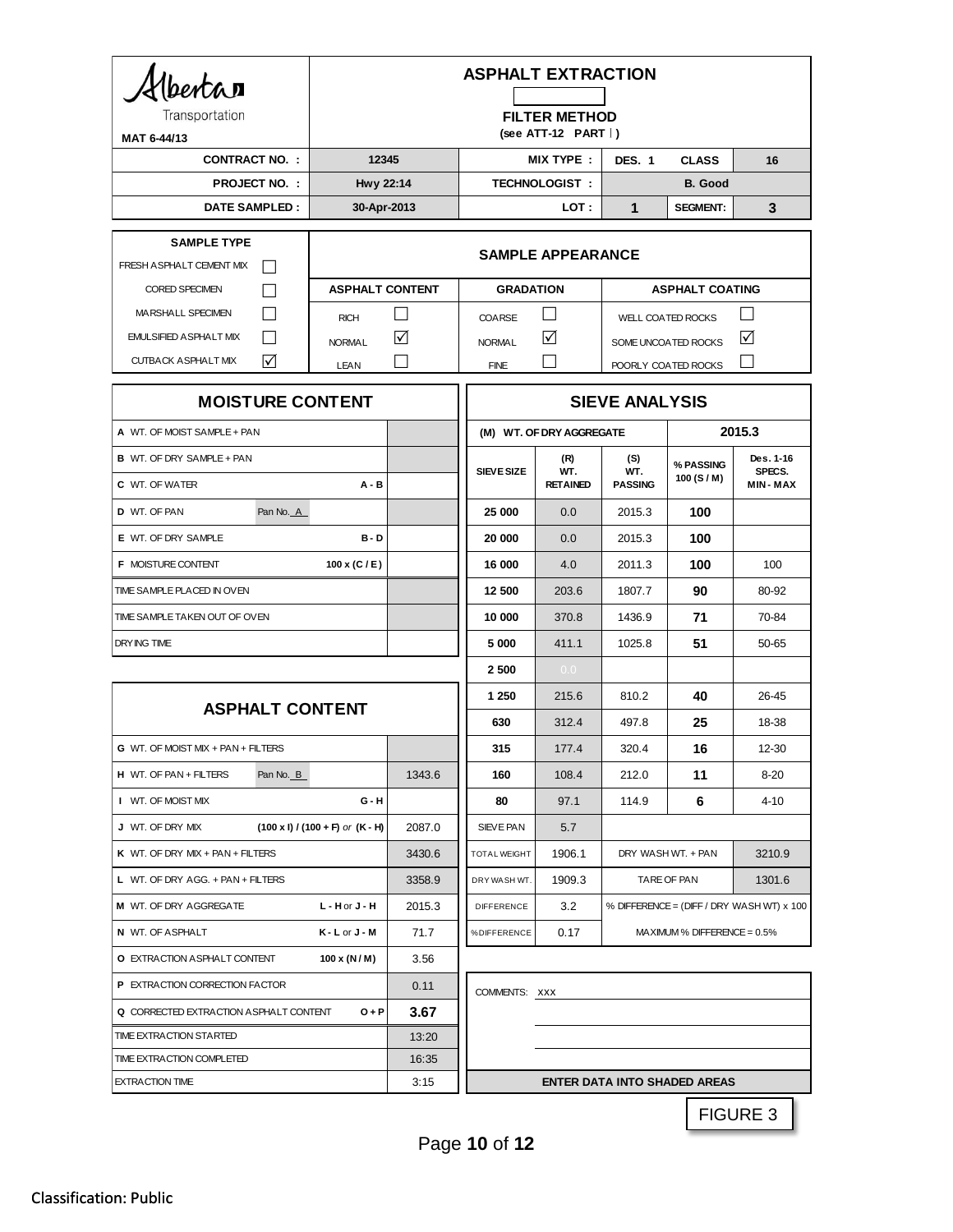### **3.3 Cores or Marshall Specimens**

An extraction test can be performed on cored or formed specimens. Waxed specimens are not used.

#### **The extraction test is performed on samples of at least 2 000 grams**.

Therefore for each sample:

- a) Use two field formed Marshall specimens, ideally those compacted for a test series, or
- b) If performing quality assurance testing, use the core that was used for the density determination of the segment and additional core(s) taken adjacent to the segment core. The additional cores could be sawed and quartered, and then added to the original material to meet the minimum sample size.
- c) If performing appeal testing, more than one core may be submitted for one location. Each set of cores for each location is considered one sample. The cores are combined and the entire sample is processed.

The extraction of cores or Marshall specimens is as follows:

- 1. Repeat steps 1 to 5 of Section 3.1.
- 2. Remove the paper filters from the drying pan and place them in a clean area.
- 3. Place the specimen(s) in the pan, place the pan in the oven set at  $130^{\circ}C \pm 5^{\circ}C$  and dry the specimen(s) to a constant weight.
- 4. After the specimen(s) has been in the oven for half an hour, break the specimen(s) up with the putty knife. Clean any material adhering to the putty knife back onto the pan.
- 5. Repeat steps 6 to 9 of Section 3.2.
- 6. Complete the preparation for extraction by repeating Steps 5 to 11 of Section 3.1.2.
- 7. Perform the extraction test as directed in Section 3.1.3.
- 8. Calculate the "Corrected Extracted Asphalt Content" as directed in Steps 2 to 6 of Section 3.1.4.
- 9. Perform a wash sieve analysis on the extracted aggregate as described in ATT-26, Sections 3.1.1 and 3.2.